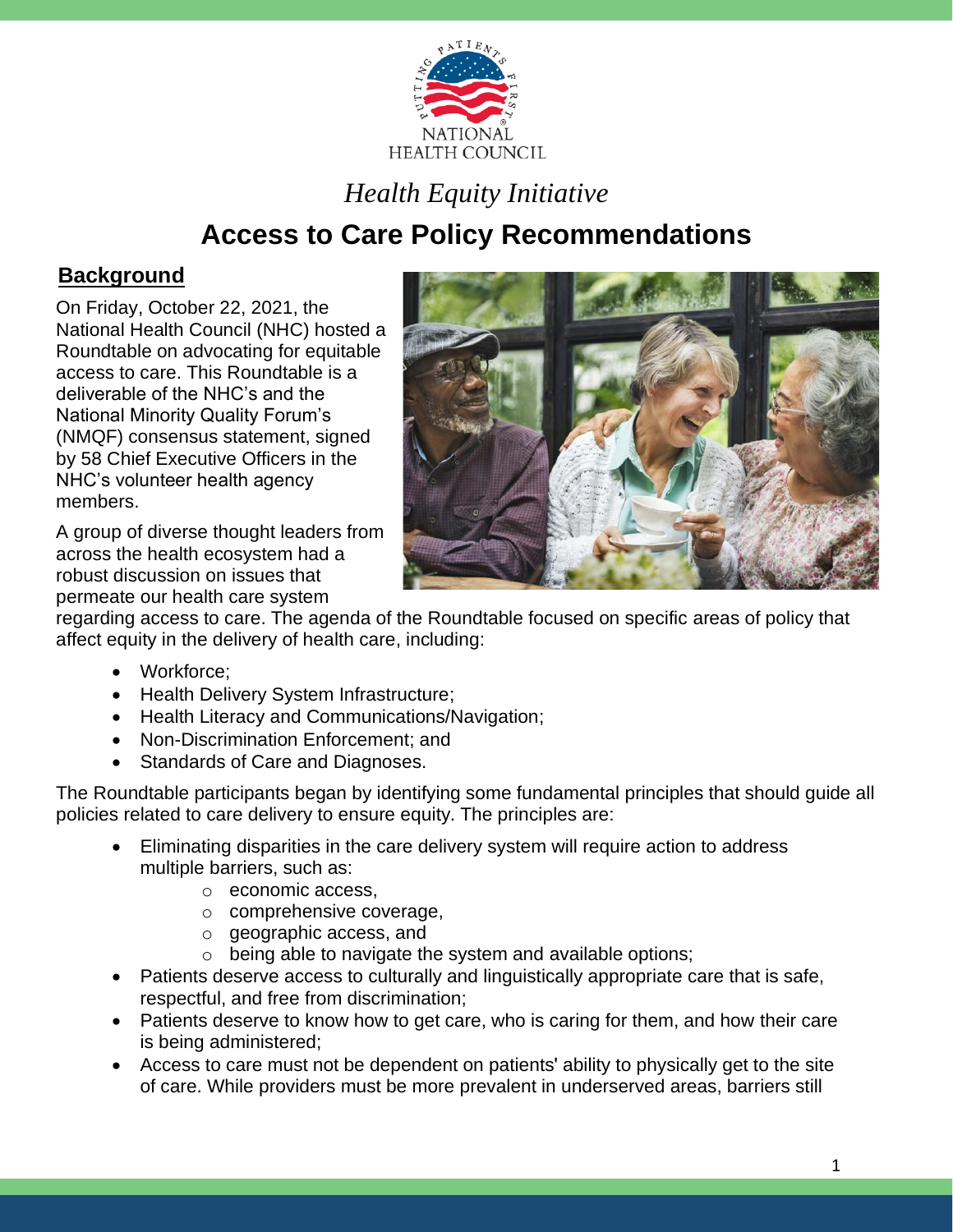exist for people with disabilities and chronic conditions in accessing settings of care even when they are in their neighborhood; and

• Addressing equity in access to care will produce better care for everyone, regardless of economic status, race, gender identity, or sex.

### **Policy Recommendations**

NHC members identified two categories of policy priorities. The first category includes policy recommendations that can be achieved in the short term, including those that have been proposed in Congress or by the Administration. The NHC seeks to raise the profile of these efforts throughout the health ecosystem. The second set of recommendations includes issues that are more complex and need Congressional and regulatory action, and private-sector partnerships to achieve. These will require greater levels of research, policy development, and socialization.

### **Short-Term Priorities**

- Increase investment in the federal safety net health care programs such as Community Health Centers and the National Health Service Corps.
- Clarify, strengthen, and enforce existing federal non-discrimination laws.
- Educate patients on their legal rights and build support for medical-legal partnerships such as the [National Center for Medical-Legal Partnerships.](https://medical-legalpartnership.org/)
- Increase access to telehealth to assure more people can access health services. In 2020, the NHC joined with 34 national patient organizations to endorse a set of telehealth [principles.](https://prismic-io.s3.amazonaws.com/npf-website/12ec08fb-7bc8-4663-9f91-c1583be66c01_FINAL+Principles+for+Telehealth+Policy+_8_27_2020.pdf) The primary focus of any policy should be supporting providers and patients working together to decide what type of visit is most appropriate for them.
	- o Any expansion of telehealth services must be designed to reduce health disparities and must not perpetuate them.

### **More Complex but Critical Issues**

- Increase the diversity of the health care workforce through:
	- o Utilizing K-12 evidencebased pipeline programs and
	- o Increasing the number of HBCU and minority-serving institution (MSI) Medical and Nursing Schools residency slots.
- Address ways that clinical assessment tools and diagnostics increase health disparities.



• Improve data and data sharing to be comprehensive and consistent including data on things such as sexual orientation, gender identity, race/ethnicity, disability status,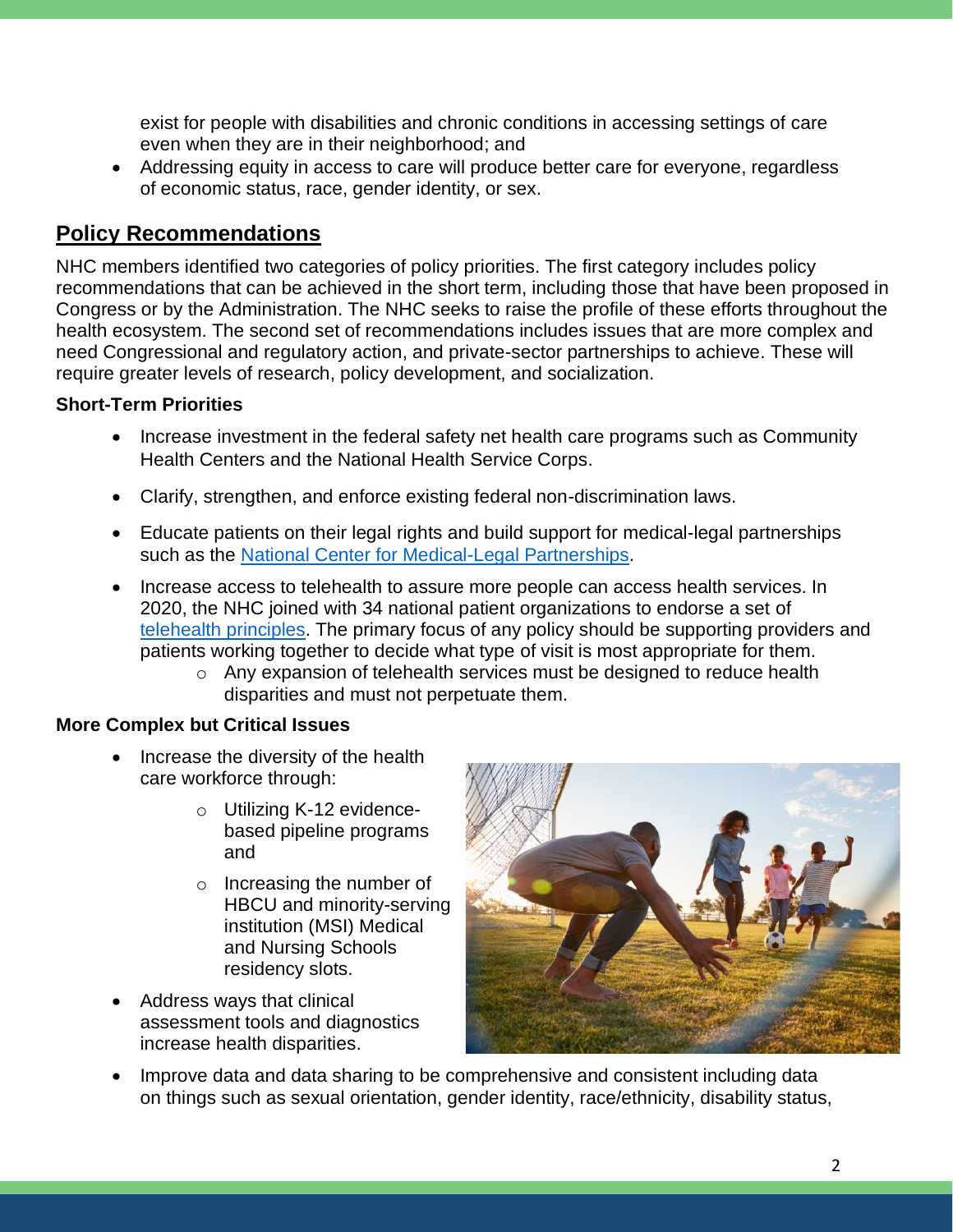language, veteran status, and social needs (potentially through improved and better utilized medical billing Z codes that document SDOH data such as housing status, food insecurity, transportation access, etc.). It is important this be done in a way that protects patients' privacy and rights.

• Provide accurate health education to improve the population's health care literacy in culturally and linguistically appropriate ways.